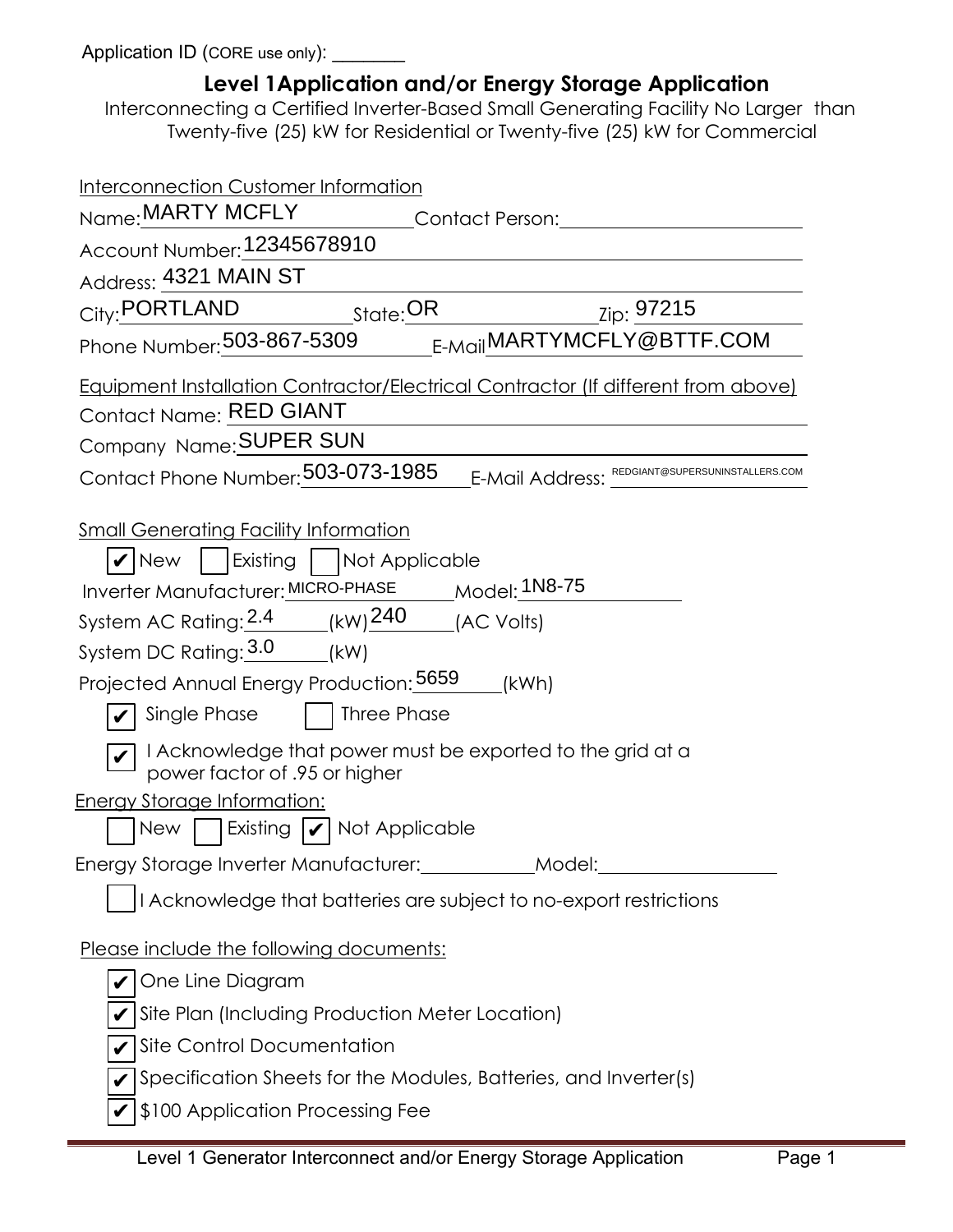Application ID (CORE use only):

This Application shall be deemed complete when the Interconnection Customer provides all applicable and correct information required below, as well as any additional information required by CORE to evaluate the Request. The terms of this Application are governed by the provisions applicable to the Level 1 Process of the Association's Small Generation Interconnection Procedures and/or Energy Storage Procedure, as the same may be amended, modified, or restated from time to time.

### Interconnection Customer Signature

I hereby certify that, to the best of my knowledge, the information provided in this Application is true. I agree to abide by the Terms and Conditions for Interconnecting an Inverter-Based Small Generating Facility No Larger than twenty-five (25) kW for residential or twenty-five (25) kW for commercial and return the Certificate of Completion when the Small Generating Facility has been installed. I further agree that CORE shall be entitled to any renewable energy credits or other similar attributes associated with the production of electricity by the equipment referred to in this application upon interconnection of that equipment, until such time as CORE is notified in writing of the transfer or assignment of such credits or attributes to a third party.

### I UNDERSTAND THAT ONLY SYSTEMS UP TO LESSER OF 200% OF THE 12 MONTH **HISTORICAL USAGE AT THE METER LOCATION, OR 10 KW FOR RESIDENTIAL, OR 25 KW FOR COMMERCIAL ARE ELIGIBLE FOR NET METERING.**

**I UNDERSTAND THAT CORE HAS THE RIGHT TO CHANGE ITS RATES AT ANY TIME AND THAT FUTURE REVISIONS MAY INCLUDE A REDUCTION IN THE ENERGY CREDIT RATE, THE ADDITION OF A DEMAND CHARGE, AN INCREASED SERVICE CHARGE, A MODIFICATION TO THE COMPENSATION PAID FOR ANNUAL EXCESS GENERATION, OR OTHER CHANGES THAT WOULD ALLOW CORE TO RECOVER COSTS OF PROVIDING SERVICE TO NET METERING AND OTHER CUSTOMERS.** 

**I UNDERSTAND THAT SUCH REVISIONS, IF ADOPTED, MAY AFFECT THE RELATIVE COSTS AND ECONOMIC BENEFITS OF MY GENERATION EQUIPMENT AND I ACKNOWLEDGE THAT IN AGREEING TO INTERCONNECT MY GENERATION EQUIPMENT, CORE RESERVES ITS RIGHT TO ESTABLISH RATES DESIGNED TO FULLY RECOVER ITS COSTS AND MAKES NO COMMITMENT TO ME THAT IT WILL CONTINUE ITS CURRENT RATES OR RATE STRUCTURE FOR ANY PERIOD OF TIME.**

| signed |  |  |  |
|--------|--|--|--|
|        |  |  |  |
|        |  |  |  |

Title: Date: MARTY MCFLY 07/03/1985

Contingent Approval (For CORE use only)

Interconnection of the Small Generating Facility and/or Inverter-Based Energy Storage Device is approved contingent upon the Terms and Conditions for Interconnecting an Inverter-Based Small Generating Facility No Larger than twenty-five (25) kW for residential or twenty-five (25) kW for commercial and return of the Certificate of Completion.

CORE Signature: \_\_\_\_\_\_\_\_\_\_\_\_\_\_\_\_\_\_\_\_\_\_\_\_\_\_\_\_\_\_\_\_\_\_\_\_\_\_\_\_\_\_\_\_\_\_\_\_\_\_

Title: Date: Date: Date: Date: Date: Date: Date: Date: Date: Date: Date: Date: Date: Date: Date: Date: Date: D

Level 1 Generator Interconnect and/or Energy Storage Application Page 2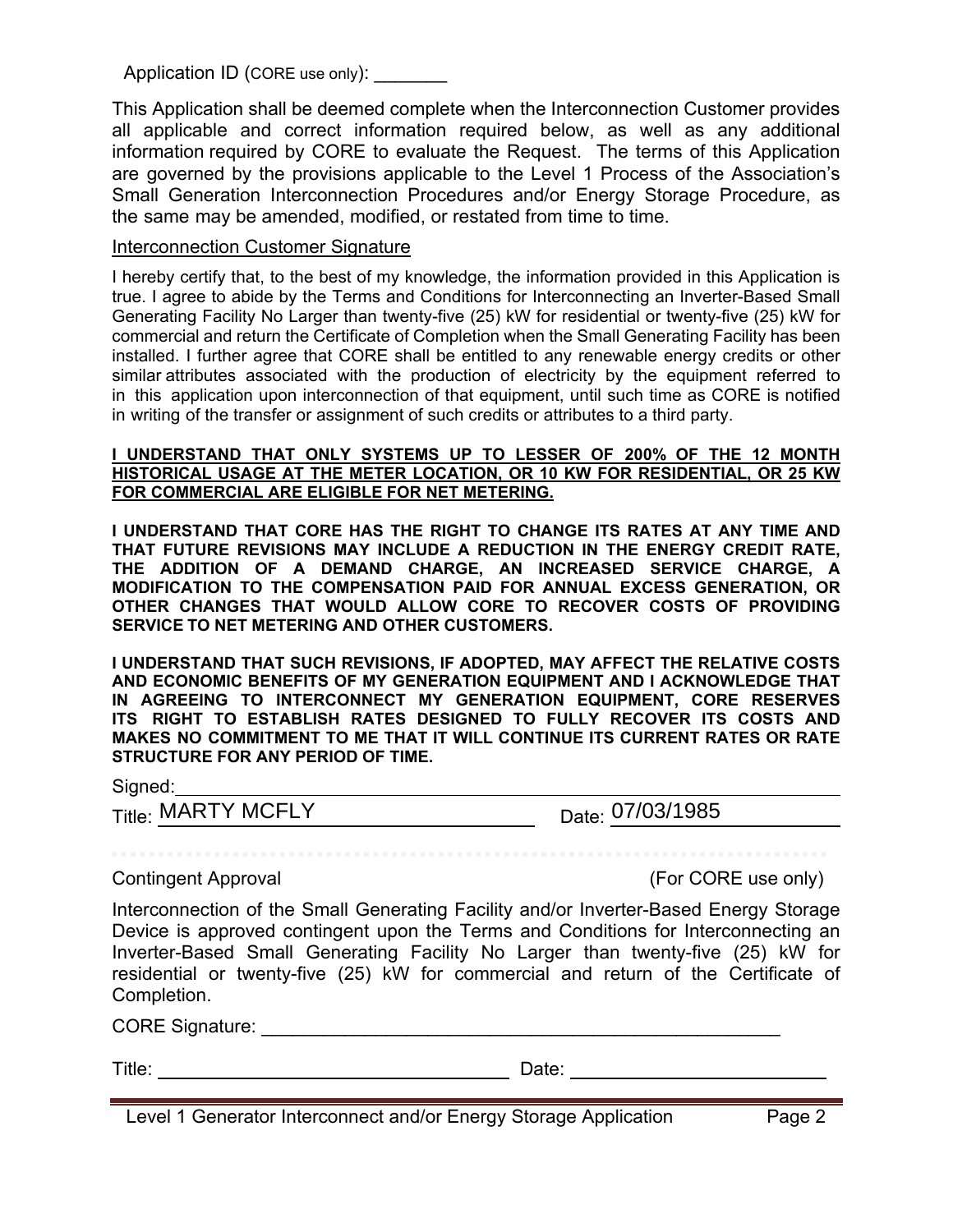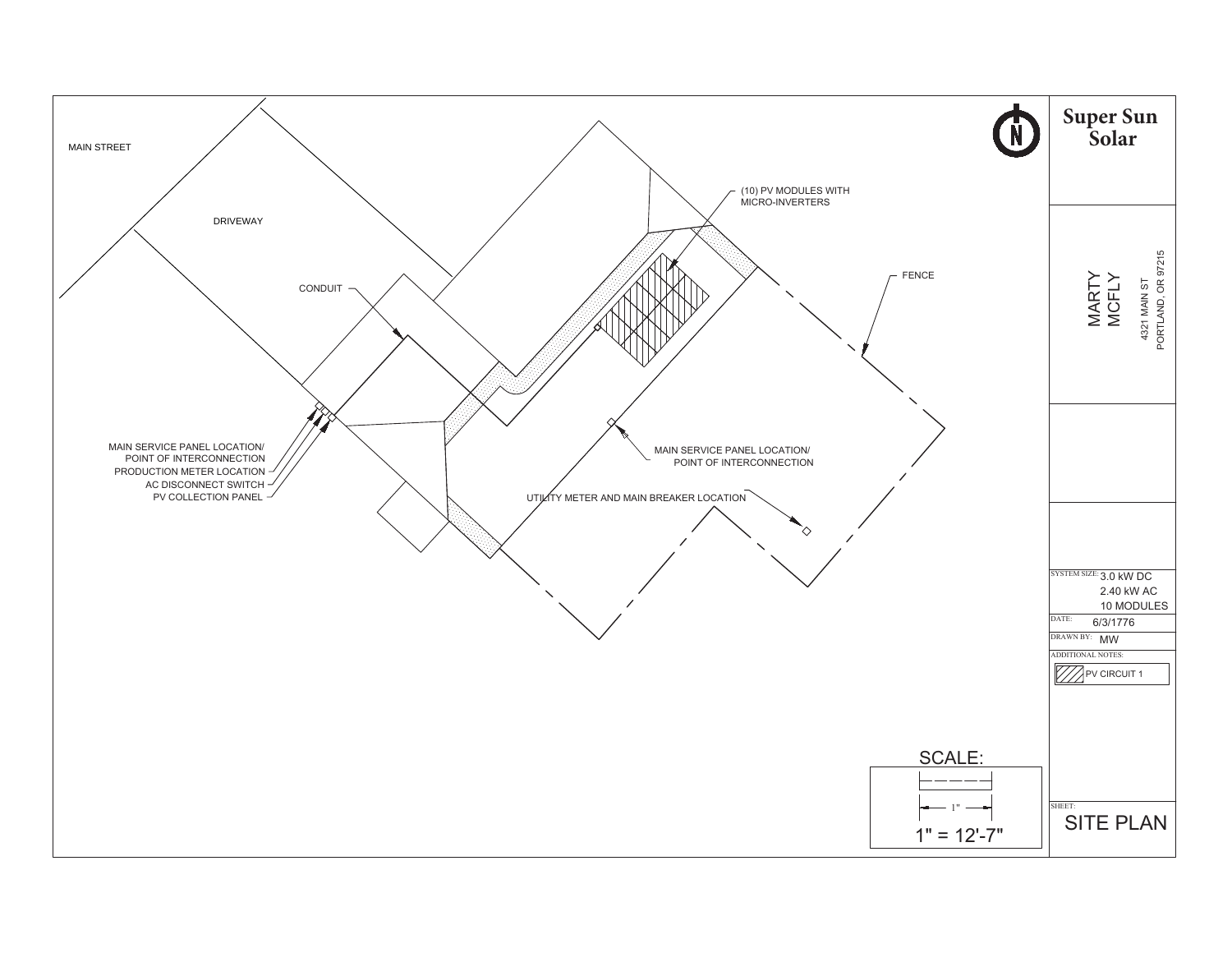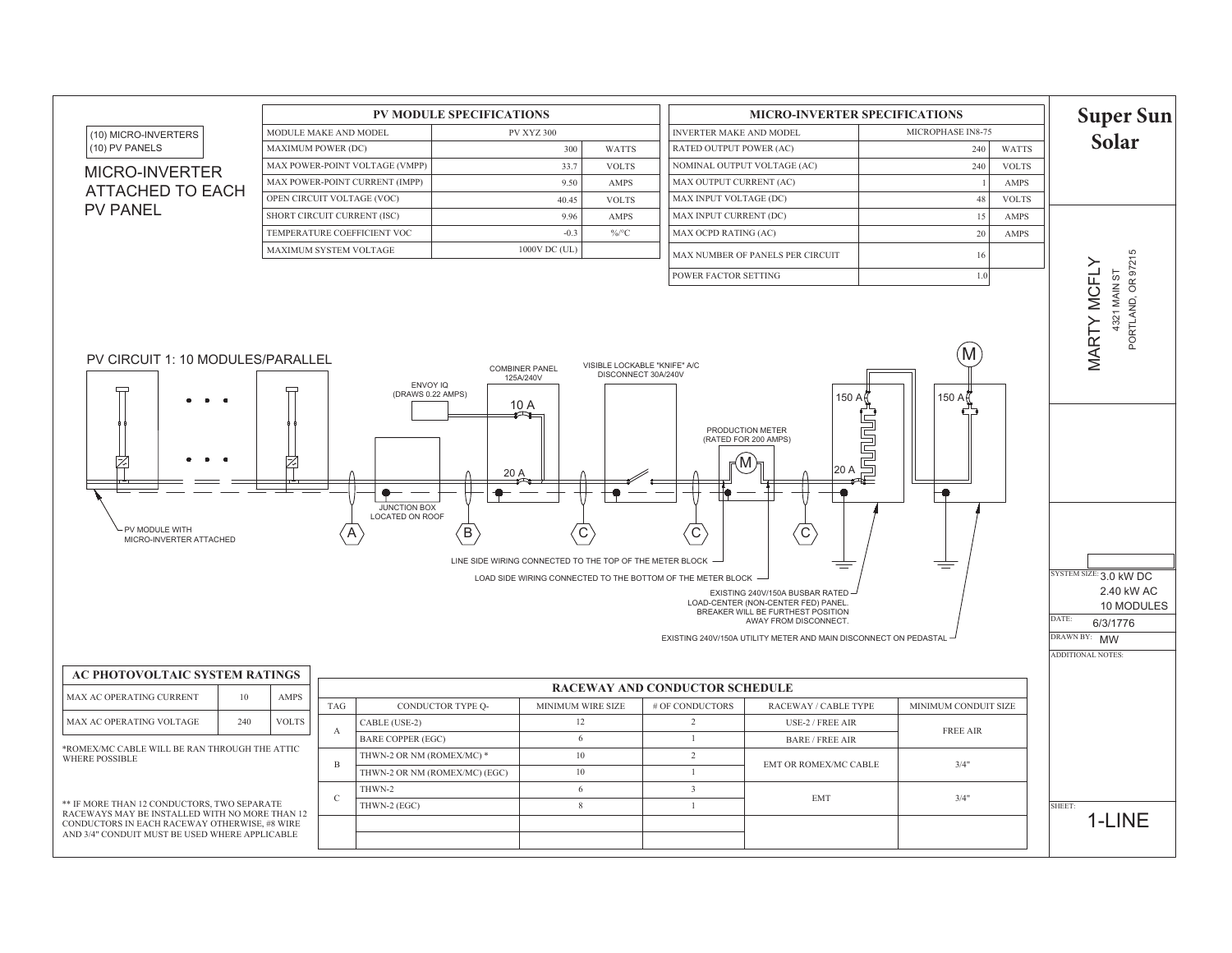# MICRO-phase IN8-75 Microinverters

| <b>INPUT DATA (DC)</b>                                   | IN8-75                                                                                                                                                                                                                                                                                                                                                                                           |
|----------------------------------------------------------|--------------------------------------------------------------------------------------------------------------------------------------------------------------------------------------------------------------------------------------------------------------------------------------------------------------------------------------------------------------------------------------------------|
| Commonly used module pairings <sup>1</sup>               | 235 W - 350 W +                                                                                                                                                                                                                                                                                                                                                                                  |
| Module compatibility                                     | 60-cell PV modules only                                                                                                                                                                                                                                                                                                                                                                          |
| Maximum input DC voltage                                 | 48 V                                                                                                                                                                                                                                                                                                                                                                                             |
| Peak power tracking voltage                              | $27V - 37V$                                                                                                                                                                                                                                                                                                                                                                                      |
| Operating range                                          | 16 V - 48 V                                                                                                                                                                                                                                                                                                                                                                                      |
| Min/Max start voltage                                    | 22 V / 48 V                                                                                                                                                                                                                                                                                                                                                                                      |
| Max DC short circuit current (module Isc)                | 15A                                                                                                                                                                                                                                                                                                                                                                                              |
| Overvoltage class DC port                                | Ш                                                                                                                                                                                                                                                                                                                                                                                                |
| DC port backfeed current                                 | 0A                                                                                                                                                                                                                                                                                                                                                                                               |
| PV array configuration                                   | 1 x 1 ungrounded array; No additional DC side protection required;<br>AC side protection requires max 20A per branch circuit                                                                                                                                                                                                                                                                     |
| <b>OUTPUT DATA (AC)</b>                                  | <b>IN8-75 Microinverter</b>                                                                                                                                                                                                                                                                                                                                                                      |
| Peak output power                                        | 250 VA                                                                                                                                                                                                                                                                                                                                                                                           |
| Maximum continuous output power                          | <b>240 VA</b>                                                                                                                                                                                                                                                                                                                                                                                    |
| Nominal (L-L) voltage/range <sup>2</sup>                 | 240 V/<br>208 V/<br>211-264 V<br>183-229 V                                                                                                                                                                                                                                                                                                                                                       |
| Maximum continuous output current                        | 1.0 A (240 V)<br>1.15A(208V)                                                                                                                                                                                                                                                                                                                                                                     |
| Nominal frequency                                        | 60 Hz                                                                                                                                                                                                                                                                                                                                                                                            |
| Extended frequency range                                 | $47 - 68$ Hz                                                                                                                                                                                                                                                                                                                                                                                     |
| AC short circuit fault current over 3 cycles             | 5.8 Arms                                                                                                                                                                                                                                                                                                                                                                                         |
| Maximum units per 20 A (L-L) branch circuit <sup>3</sup> | 16 (240 VAC)<br>13 (208 VAC)                                                                                                                                                                                                                                                                                                                                                                     |
| Overvoltage class AC port                                | $\vert\vert\vert$                                                                                                                                                                                                                                                                                                                                                                                |
| AC port backfeed current                                 | 0A                                                                                                                                                                                                                                                                                                                                                                                               |
| Power factor setting                                     | 1.0                                                                                                                                                                                                                                                                                                                                                                                              |
| Power factor (adjustable)                                | 0.85 leading  0.85 lagging                                                                                                                                                                                                                                                                                                                                                                       |
| <b>EFFICIENCY</b>                                        | @240 V<br>@208 V                                                                                                                                                                                                                                                                                                                                                                                 |
| Peak efficiency                                          | 97.6%<br>97.6%                                                                                                                                                                                                                                                                                                                                                                                   |
| CEC weighted efficiency                                  | 97.0%<br>97.0%                                                                                                                                                                                                                                                                                                                                                                                   |
| <b>MECHANICAL DATA</b>                                   |                                                                                                                                                                                                                                                                                                                                                                                                  |
| Ambient temperature range                                | $-40^{\circ}$ C to $+65^{\circ}$ C                                                                                                                                                                                                                                                                                                                                                               |
| Relative humidity range                                  | 4% to 100% (condensing)                                                                                                                                                                                                                                                                                                                                                                          |
|                                                          | Connector type (IQ7-60-2-US & IQ7PLUS-72-2-US) MC4 (or Amphenol H4 UTX with additional Q-DCC-5 adapter)                                                                                                                                                                                                                                                                                          |
| Dimensions (WxHxD)                                       | 212 mm x 175 mm x 30.2 mm (without bracket)                                                                                                                                                                                                                                                                                                                                                      |
| Weight                                                   | 1.08 kg (2.38 lbs)                                                                                                                                                                                                                                                                                                                                                                               |
| Cooling                                                  | Natural convection - No fans                                                                                                                                                                                                                                                                                                                                                                     |
| Approved for wet locations                               | Yes                                                                                                                                                                                                                                                                                                                                                                                              |
| Pollution degree                                         | PD <sub>3</sub>                                                                                                                                                                                                                                                                                                                                                                                  |
| Enclosure                                                | Class II double-insulated, corrosion resistant polymeric enclosure                                                                                                                                                                                                                                                                                                                               |
| Environmental category / UV exposure rating              | NEMA Type 6 / outdoor                                                                                                                                                                                                                                                                                                                                                                            |
| <b>FEATURES</b>                                          |                                                                                                                                                                                                                                                                                                                                                                                                  |
| Communication                                            | Power Line Communication (PLC)                                                                                                                                                                                                                                                                                                                                                                   |
|                                                          |                                                                                                                                                                                                                                                                                                                                                                                                  |
| Monitoring                                               | Enlighten Manager and MyEnlighten monitoring options.<br>Both options require installation of an Enphase IQ Envoy.                                                                                                                                                                                                                                                                               |
| Disconnecting means                                      | The AC and DC connectors have been evaluated and approved by UL for use as the load-break<br>disconnect required by NEC 690.                                                                                                                                                                                                                                                                     |
| Compliance                                               | CA Rule 21 (UL 1741-SA)<br>UL 62109-1, UL1741/IEEE1547, FCC Part 15 Class B, ICES-0003 Class B,<br>CAN/CSA-C22.2 NO. 107.1-01<br>This product is UL Listed as PV Rapid Shut Down Equipment and conforms with NEC-2014 and<br>NEC-2017 section 690.12 and C22.1-2015 Rule 64-218 Rapid Shutdown of PV Systems, for AC<br>and DC conductors, when installed according manufacturer's instructions. |